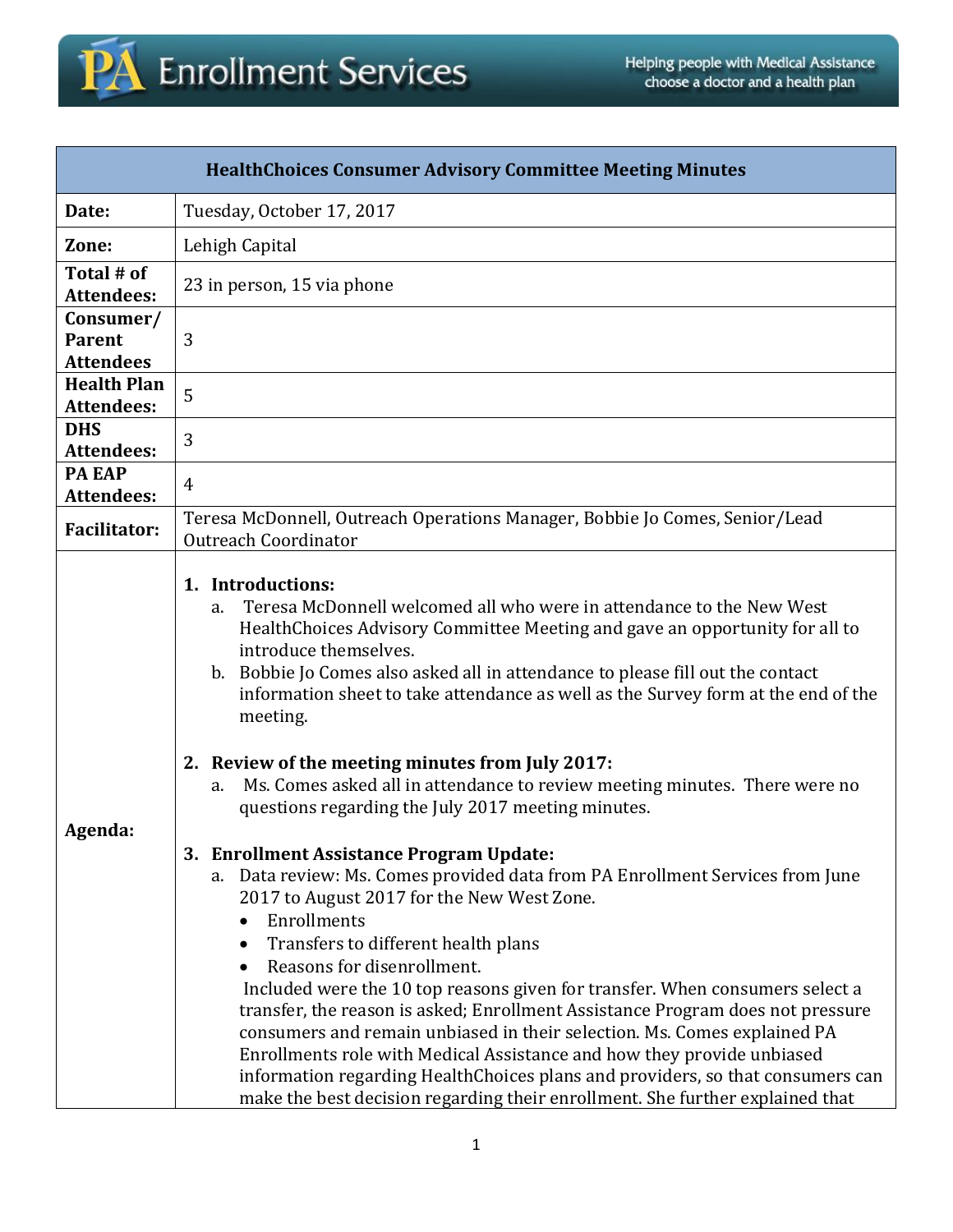they send out mailings and make outbound phone calls to secure consumer enrollments.

\*See Enrollment Questions & Answers from the Health Choices Advisory Committee Meeting on the Enrollment Q&A document.

**4. Feature Presentation: " Supporting Pennsylvanians through Housing Presented by: Ben Laudermilch, Executive Housing Director Pennsylvania Department of Human Services/Housing**

- Too many Pennsylvanians in Institutions could live in the community with assistance.
- Transitioning 500 individuals from the 53, 754 from nursing homes to independent living could save \$15.7 million per year.
- 15, 421 experienced homelessness in January of 2015 alone: among them were veterans, school aged children and families. The average test school of a child with a home was 71%, a child without a home; 45%
- PA had a 4.65 increase in homelessness.
- Too many are rent burdened due to low income.
- No more than 30% of housing budget should take up the income but to afford an average one bedroom of \$739 per month you would need to make \$14.21 per hour yet the minimum wage is \$7.25.
- Solutions: Remove barriers, connect people with housing opportunities, expand affordable housing, partner with local agencies, pool resources and share ideas and utilize data to share ideas.

## **Strategy No. 1: Connect People to Housing**

- Goal No. 1: Build better local and state housing partnerships.
- Goal No. 2: Provide IT tools to the local referral network to better connect individuals and families to housing.
- Goal No. 3: Expand the Section 811 Project Rental Assistance Program in partnership with PHFA.

## **Strategy No. 2: Strength Services and Supports that address housing needs.**

- Goal No. 1: Maximize Medicaid funding for housing-related services and supports
- Goal No. 2: Increase housing opportunities and services for individuals in the criminal justice system with mental illness and substance abuse disorder.

## **Strategy No. 3: Expand Funding Opportunities for Housing**

- Goal No. 1: Develop public and private partnerships.
- Goal No. 2: Target existing DHS resources for housing programs.
- Goal No. 3: Redirect existing homeless and housing services resources toward housing; partner with DCED, PHFA and the Homeless Continua of Care.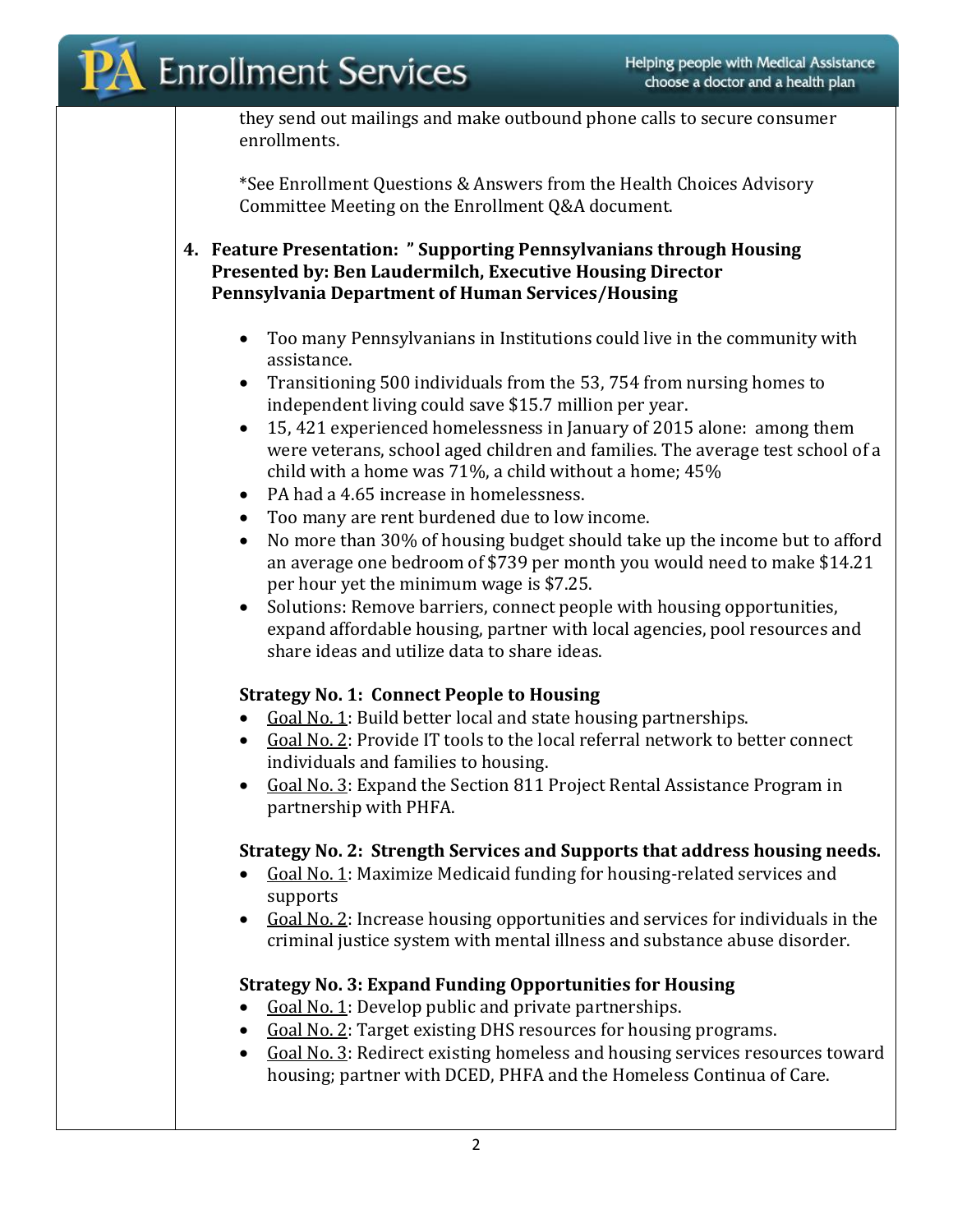| Helping people with Medical Assistance<br><b>Enrollment Services</b><br>choose a doctor and a health plan                                                                                                                                                                                  |
|--------------------------------------------------------------------------------------------------------------------------------------------------------------------------------------------------------------------------------------------------------------------------------------------|
| <b>Strategy No. 4: Measure and Communicate Progress</b><br>Goal No. 1: Track metrics and measure outcomes<br>Goal No. 2: Continually improve DHS programs.<br>$\bullet$<br>Goal No. 3: Communicate the progress of the DHS Housing Strategy to<br>$\bullet$<br>stakeholders and advocates. |
| DHS Five Year Housing Strategy: www.dhs.pa.gov/citizens/housing                                                                                                                                                                                                                            |
| Other resources:<br>www.dhs.pa.gov/citizens/healthcaremedicalassistance/healthchoicesgenera<br>$\bullet$<br>linformation                                                                                                                                                                   |
| DHS waivers: www.dhs.pa.gov/learnaboutdhs/waiverinformation                                                                                                                                                                                                                                |
| <b>CMCS Housing Services Informational Bulletin:</b><br>$\bullet$<br>www.medicaid.gov/federal-policy-guidance/downloads/CIB-06-26-<br>2015.pdf                                                                                                                                             |
| PHFA's Online Rental & Homeownership Search Tool<br>$\bullet$<br>www.pahousingsearch.com                                                                                                                                                                                                   |
| <b>Contact Information:</b><br>Ben Laudermilch, Executive Housing Director<br>$\bullet$<br>717-409-3653 belaudermi@pa.gov                                                                                                                                                                  |
| Jonathan McVey, Executive Housing Coordinator<br>$\bullet$<br>717-395-9435<br>jomcvey@pa.gov                                                                                                                                                                                               |
| • Beth Ellis, Executive Housing Specialist<br>717-909-2006<br>bellis@housingallicancepa.org                                                                                                                                                                                                |
| Opened and reviewed the DHS Housing Website<br>www.dhs.pa.gov/citizens/housing and explore other resources on the link.                                                                                                                                                                    |
| *See Housing Questions & Answers from the Health Choices Advisory Committee<br>Meeting on the Housing Q&A document.                                                                                                                                                                        |
| 5. Department of Human Services Update:<br>Jerri Hall, DHS, Division of Monitoring/Compliance                                                                                                                                                                                              |
| Medicaid Expansion:<br>a.                                                                                                                                                                                                                                                                  |
| Approximately 2 years ago, Phase II of the PA Medical Assistance Expansion.<br>Due to PA Medical Assistance Expansion, 708, 870 Pennsylvania citizens have<br>healthcare coverage. (as of 9/28/2017)                                                                                       |